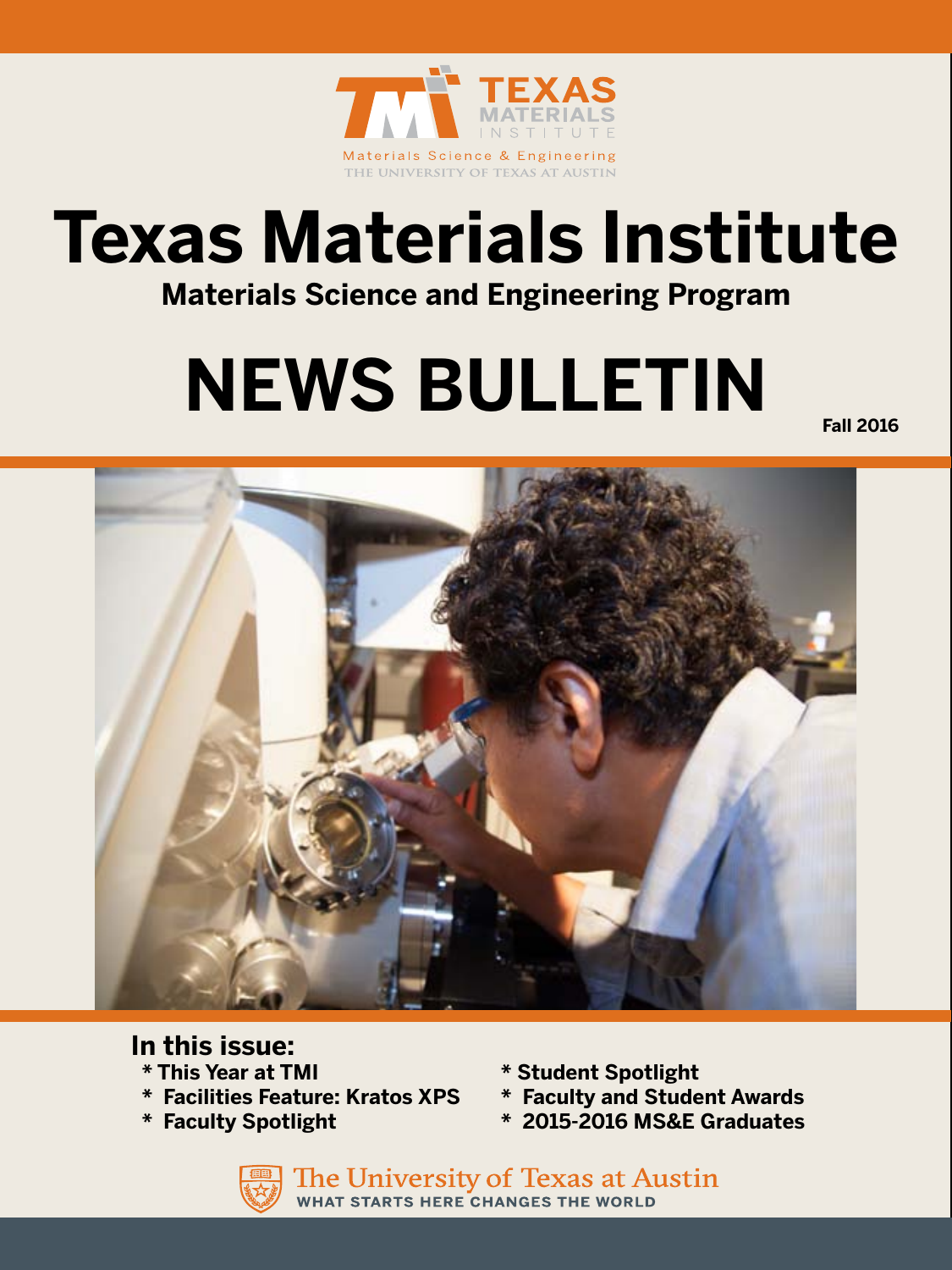**www.tmi.utexas.edu | Page 2 www.tmi.utexas.edu | Page 3**

After a busy and productive year, we are delighted to share our 2015-2016 Texas Materials Institute (TMI): Materials Sciences & Engineering Program Newsletter with you. Our program had an extremely eventful year, with many of our top tier graduate students moving on to reputable positions in the materials industry, national laboratories, or academia. Additionally, our recruiting effort this year brings an exceptional incoming class that we know will further the TMI mission of producing a top-notch workforce through our MSE Graduate Program. We take immense pride in our students' academic achievements and outstanding efforts in the university community, and they are therefore detailed within these pages.

Our materials characterization facilities had numerous upgrades and improvements this past year, including the modernization of our X-ray scattering facility and the incorporation of air-sensitive sample transfer chambers with our surface analysis facilities: X-ray photoelectron spectrometer (XPS) and time-of-flight – secondary ion mass spectrometer (TOF-SIMS). As an example, we feature the XPS capability on page 6. We are proud to provide the necessary modern instrumentation for our students and faculty to conduct cuttingedge materials research.

Our faculty and students accrued an array of awards and recognitions this year, including Dr. Deji Akinwande's 2016 Presidential Early Career Award for Scientists and Engineers. Dr. Akinwande received his award from President Obama at the White House in February. The numerous awards and recognitions listed in this newsletter are a reflection of our outstanding faculty and students.

It is heart-breaking to say that our MS&E Program also experienced a tragedy this year as one of our star students passed away in May. Federico Cardenas of the Ferreira Research Group was a shining example of what graduate students strive to be: bright, hard-working, and unfailingly kind to everyone around him. We send our thoughts and prayers to his family and friends at this difficult time.

Finally, we would like to extend our warm congratulations and gratitude to Dr. Llewelyn Rabenberg, a mechanical engineering faculty member, who retired this year after an impressive tenure spanning 27 years at The University of Texas at Austin. We appreciate his immense contributions to our MS&E Program through materials education and research, and we wish him the very best in his retirement.

Sincerely,

Arumugam Manthiram, Ph.D. Director, Texas Materials Institute

#### **TMI: Materials Science & Engineering TMI: Materials Science & Engineering**



### **Greetings from the Director**

# **Around the TMI Labs**



MS&E Graduate Student Szu-Tung Hu in the Surface Analysis Laboratory





MS&E Graduate student Karl Kreder and Dr. Manthiram assessing lithium-ion battery tests

Dr. Richard Piner measuring the composition of a sample with the Oxford EDS system on the FEI Quanta 600 SEM

Dr. Karalee Jarvis and the JEOL 2010F Transmission Electron Microscope (TEM)





Dr. Andrei Dolocan and the Time of Flight Secondary Ion Mass Spectrometer (TOF SIMS)



Dr. Shouliang Zhang and the Quanta SEM



MS&E graduate student Ke-Yu Lai mixes chemicals in a mortar to make gels for fuel cells





MS&E Graduate student Laura Spinella checks her wafer curvature system



MS&E graduate student Ho Hyun Sun checks his cells for electrochemical performance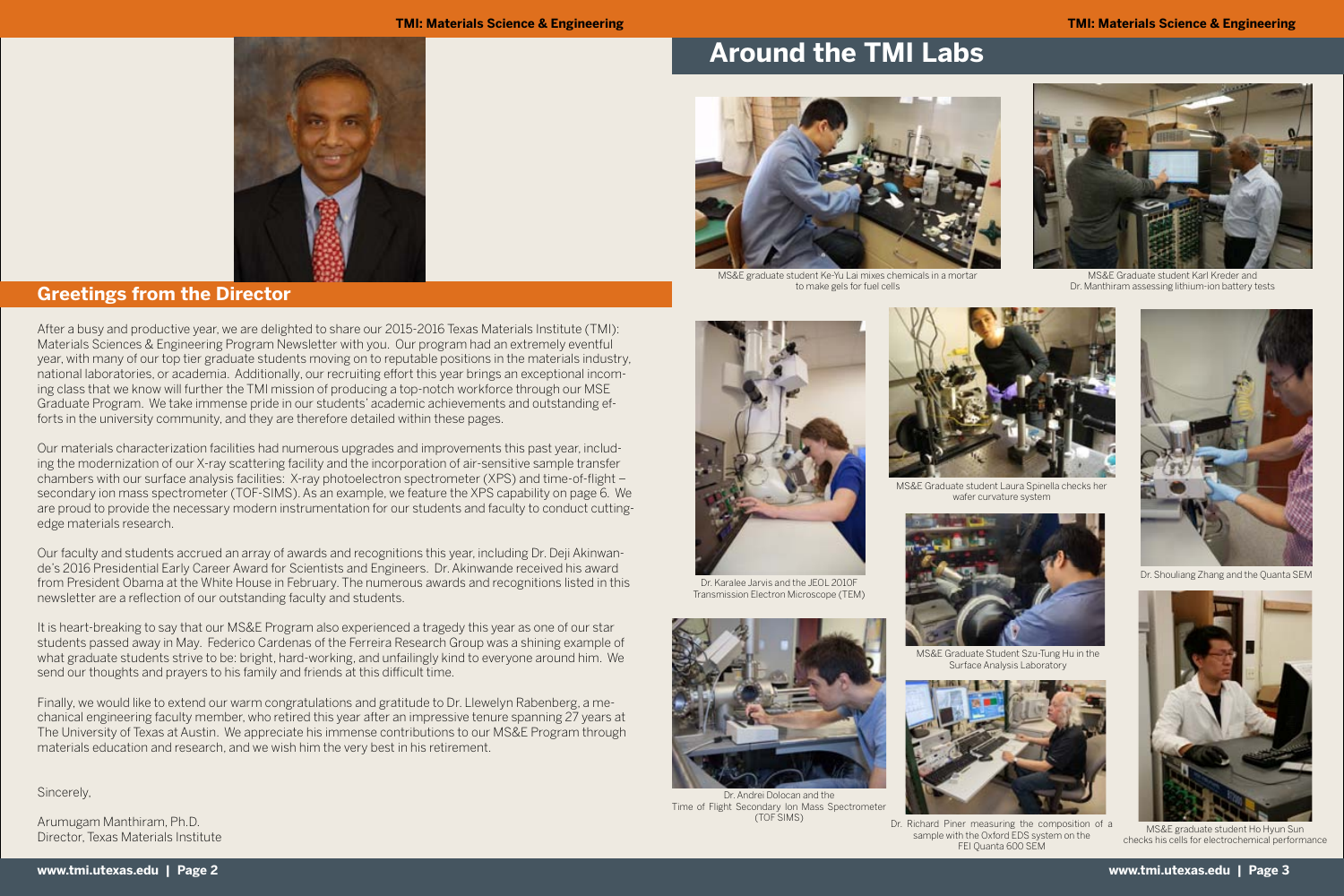#### **TMI: Materials Science & Engineering TMI: Materials Science & Engineering**

# **This Year at TMI FEBRUARY 2016**

MS&E Faculty member Dr. Deji Akinwande was honored with the Presidential Early Career Award for Scientists and Engineers (PECASE) by President Obama. The award is the highest honor bestowed by the US Government on science and engineering professionals in the early stages of their careers. "These early career scientists are leading the way in our efforts to confront and understand challenges from climate change to our health and wellness," President Obama said. "We congratulate these accomplished individuals and encourage them to continue to serve as an example of the incedible promise and ingenuity of the American people."

Dr. Akinwande and his research group conduct basic and applied research on the frontier of nano materials, flexible nano-electronics, bioelectronics, RF integrated circuits, and electromagnetics. His passion lies in the discovery and application of new paradigms to enable novel ubiquitous systems that address social needs.





### **FEBRUARY 2016**

Dr. Arumugam Manthiram was awarded the status of Fellow of the Royal Society of Chemistry, an honor bestowed upon those providing a distinguished service in the field of chemistry. Achieving Fellow status in the chemical profession denotes to the wider community a high level of accomplishment as a professional chemist. In addition, fellows must have made an outstanding contribution to the advancement of the chemical sciences; or to the advancement of the chemical sciences as a profession; or have been distinguished in the management of a chemical services organization.



## **FEBRUARY 2016**

MS&E faculty member, Dr. Guihua Yu, has been awarded one of the 2016 Sloan Research Fellowships for outstanding US researchers. The fellowships honor early-career scientists and scholars whose achievements and potential identify them as rising stars and the next generation of scientific leaders. Fellows are chosen based on nominations by their fellow scientists and winning fellows are selected by an independent panel of senior scholars based on the candidate's independent research accomplishments, creativity, and potential to become a leader in his or her field.

### **MARCH 2016**

Dr. Arumugam Manthiram was also elected to the 2016 Class of MRS Fellows for pioneering contributions to fundamental understanding and development of materials for energy conversion and storage, novel chemical syntheses, student education and training, and leadership. The title of MRS Fellow honors those MRS members who are notable for their distinguished research accomplishments and their outstanding contributions to the advancement of materials research world-wide.



### **JANUARY 2016**

A reasearch team in the Cockrell School of Engineering led by MS&E assistant professor Yuebing Zheng, has solved how to quickly, gently, and precisely handle tiny particles to allow researchers to more easily build tiny machines, biomedical sensors, optical computers, solar panels, and other devices. Using microbubbles to gently transport the particles, this bubble-pen lithography technique can quickly arrange particles in various shapes, sizes, compositions, and distances between nanostructures. The team, which also includes MS&E associate professor Deji Akinwande, described their patented device and technique in a paper published in the Jan.13 issue of Nano Letters.



**OCTOBER 2015**

Israel's Prime Minister Benjamin Netanyahu and Israel's Science, Technology and Space Minister Yaakov Peri presented Professor John B. Goodenough, inventor of the lithium-ion battery cathode materials, The Eric and Sheila Samson Prime Minister's Prize for Innovation in Alternative Fuels for Transportation. The Samson Prize, totaling \$1 million, is the world's largest monetary prize awarded in the field of alternative fuels and is granted to scientists who have made critical advancements. The selection committee called Dr. Goodenough a "pioneer" in the research of rechargeable lithium-ion batteries. Batteries incorporating Goodenough's cathode materials are used worldwide for mobile phones, power tools, laptop and tablet computers, wireless devices, as well as electric and hybrid vehicles.

Goodenough plans to donate his share of the prize money to UT Austin to thank the university for helping to support his research





lab over the years.

#### **SEPTEMBER 2015**

The MS&E Program is proud to announce that Jianhe Guo of the Fan Research Group received a highly competitive fellowship from the Howard Hughes Medical Institute for international students in doctoral programs. The fellowships were awarded to 45 different students from 18 different countries in an effort to help them complete their graduate degrees in life science related research. Jianhe is conducting research developing materials for biomedical delivery applications. The awardees will receive \$43,000 during each year of the fellowship.



**JULY 2016**

MS&E faculty member Dr. Li Shi has been selected as a principal investigator by the Department of Defense to lead a Multidisciplinary University Research Initiative (MURI) project. Dr. Shi will receive a grant of \$7.5 million to identify new materials that possess ultrahigh phonon thermal conductivity using advanced computational tools, while concurrently developing the materials growth techniques needed to synthesize them, as well as new measurements to experimentally validate and probe the materials' properties. Dr. Shi will work on the project with five partnering institutions, including the Massachusetts Institute of Technology, Boston College, the University of Illinois at Urbana-Champaign, the University of Houston, and the University of California, Los Angeles.





The Department of Energy has selected Battery500, a national consortium led by Pacific Northwest National Laboratory, including Dr. Arumugam Manthiram of The University of Texas at Austin as its chief scientist, to help lead a new five-year, \$50 million initiative to advance battery technology in electric cars. The Battery500 consortium includes leaders from four DOE national labs and 5 universities, all of which are working together to make smaller, lighter and less expensive batteries that can be adopted by manufacturers. In addition to Manthiram, professor John Goodenough, inventor of the lithium-ion battery cathode materials, will contribute his knowledge and expertise to the consortium.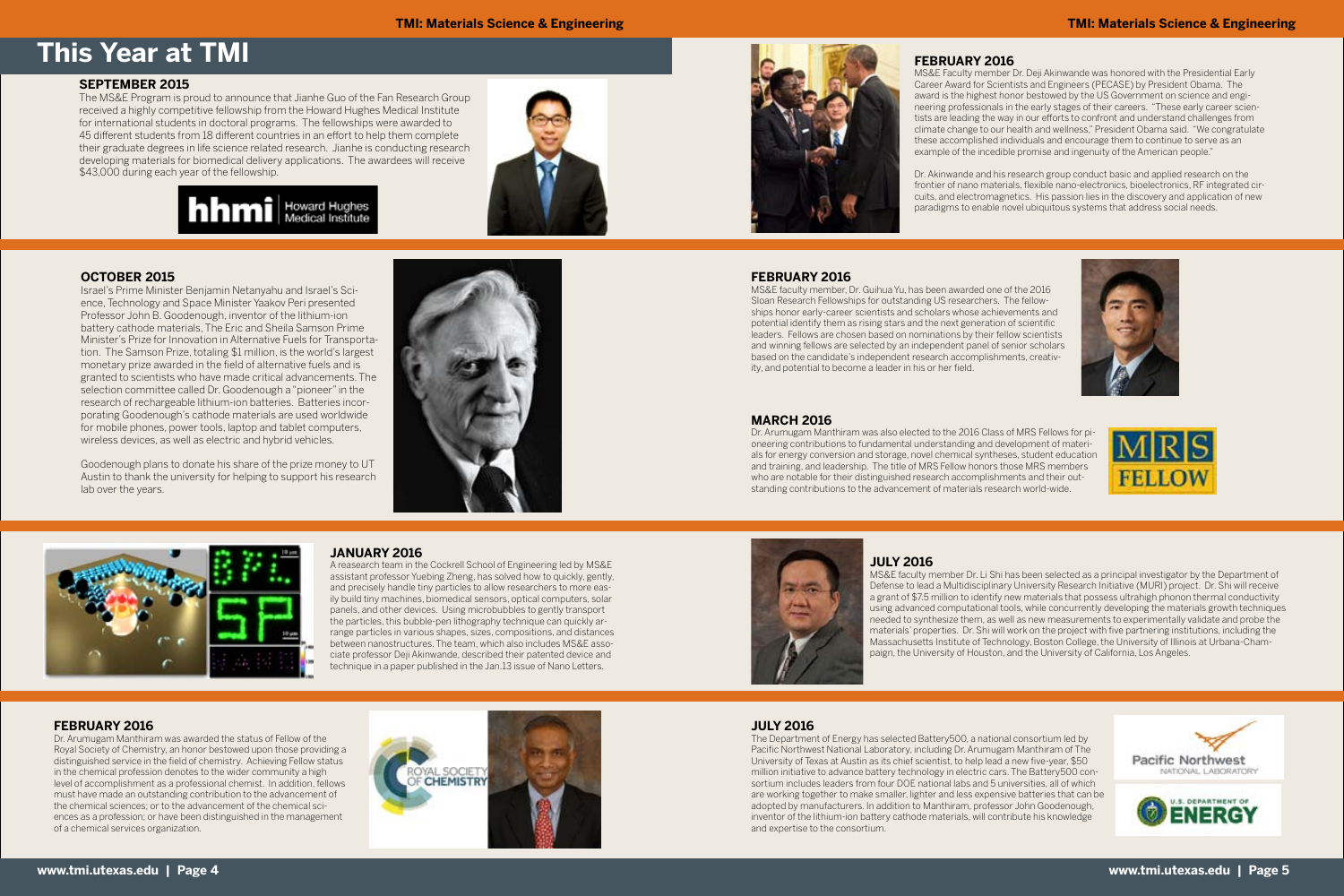In the Surface Analysis Laboratory at TMI, the Axis Ultra DLD instrument (manufactured by Kratos Analytical, Inc.) is fully equipped with a high sensitivity multi-technique photoelectron and ion spectrometer capable of surface mapping to provide lateral distribution maps for elemental and chemical species at the surface. The Axis Ultra incorporates monochromated aluminum X-rays as the primary excitation source for X-ray photoelectron spectroscopy (XPS) and He (I) source for ultraviolet photoelectron spectroscopy (UPS). In general, photoelectron spectroscopy probes the electronic structure of core and valence bands at the surface through analysis of the energy spectra of secondary electron emitted from the sample. XPS is a powerful surface analytical technique that provides accurate quantitative stoichiometric ratios and chemical state information on the outermost layers of materials at a scale of 10 nm.



**TMI Facility Manager Dr. Hugo Celio and the Kratos XPS (Figure 1)**

In a recent study that decisively benefited from using the IP-VEST to transfer an air sensitive cathode material for an electronic structure analysis, Dr. Preetam Singh, a postdoctoral fellow and a member of the Texas Materials Institute team led by Professor John B. Goodenough, studied the mineral eldfellite (NaFe(SO4)2) as a potential Na-ion cathode material [1]. This naturally occurring material, named after its Icelandic place of origin, the Eldfell volcano, is comprised of Na<sup>+</sup> and Fe<sup>3+</sup> layers separated at a fixed distance by SO4 2- polyhedral. These fixed spaces allow the diffusion of sodium ions, i.e., the material is capable of realizing 80% of its theoretical maximum specific capacity, 99 mAh/g. The team reported the performance of NaFe(SO4)2 as hosting a reversible redox reaction of iron, Fe<sup>3+</sup> Fe<sup>2+</sup>, during the insertion of Na<sup>+</sup> ions when eldfellite is working as a cathode. Using the Axis Ultra XPS/ IP-VEST, the team unambiguously showed the electronic structure of this redox process, (see Figure 5). Since Fe (2p) spectra are accompanied by broad satellite peaks, the Fe (3p) spectra were also recorded; they generally appear as sharp characteristic peaks with low intensities. Fig. 5(a) and (c) show, respectively, the Fe (2p) and Fe (3p) spectra; they show the presence of iron mostly as Fe3+, which is air stable, before discharge in the as-prepared electrode material. Fig. 5 (b) and (d), respectively, show the Fe (2p) and Fe (3p) spectra; the data clearly show 90% of the iron in the Fe<sup>2+</sup> state, which is highly unable in air but was safely transferred with IP-VEST, in the material discharged to 2 volts. Eldfellite may offer a low-cost rechargeable Na-ion electrode for batteries.

A highly versatile tool, the Kratos XPS is constantly proving its value for the on- and off-campus academic community. Industrial users interested in using the equipment are welcomed and may schedule time on the Kratos XPS using the link below.

[1] Preetam Singh, Konda Shiva, Hugo Celio and John B. Goodenough, Energy Environ. Sci., 2015, 8, 3000-3005



**The Axis Ultra DLD Instrument by Kratos Analytical, Inc. (Figure 3)**

TMI research staff assists graduate students and postdoctoral fellows to transfer air sensitive materials from argon-filled glove boxes (with trace amounts of  $O<sub>2</sub>$  and  $H<sub>2</sub>O$ ) to an ultra high vacuum (UHV) chamber that houses the Axis Ultra XPS. The UHV chamber is also equipped with a unique interface for pressure-to-vacuum environmental sample transfer (IP-VEST). This interface was designed and developed at the Texas Materials Institute (U.S. Patent Application Serial No. 14/445,650 filed July 29, 2014). Outlined in yellow in Figure 3, the IP-VEST is permanently coupled at the back end of the UHV chamber, less than one meter from the XPS. By combining the Axis Ultra XPS and the IP-VEST, the Surface Analysis Laboratory offers an unparalleled innovation to safely and reliably transfer airsensitive composite materials. In brief, IP-VEST is equipped with a differentially pumped load lock, a buffer chamber, a detachable capsule (which is used to transport samples from the glove box to the IP-VEST/XPS system), pump UHV chamber, seven pneumatic valves, and three pressure gauges. These components are used in a concerted format to assist with the transition of air-sensitive materials from a high argon pressure environment to a high vacuum regime, which has a similar vacuum level as the XPS UHV chamber. During this pressure transition, IP-VEST has a built-in method to generate a set of figures of merit that are based on the pressure changes as a function of time. As shown in Figure 4, this pump down curve, along with a reference argon pump down curve, is compared to ensure that the glove box and IP-VEST are working to their specifications. Current users of this interface are spread across various departments at UT Austin as well as other universities. IP-VEST has been cited in over fifteen publications.



# **TMI Facilities Feature: Kratos XPS**

 In addition, the Axis Ultra DLD instrument is equipped with low-energy noble gas ion scattering spectroscopy (LEISS) to analyze the composition of atoms at the top layer of a surface. Like a scanning electron microscope (but with lower lateral resolution), the Axis ultra also provides real time parallel imaging to create elemental maps, without interference from the bulk of the material of the surface. The focus is on the X-ray photoelectron spectroscopy since this technique is the workhorse for many of the research groups that used this facility to analyze the elemental and chemical composition of air-sensitive composite materials, e.g., battery and photovoltaic materials and semiconductor nanoparticles.

> **To reserve TMI equipment please visit our facilities page here: http://tmi.utexas.edu/core-facilities/**



**Glass view port of the sample analysis chamber of the Kratos XPS (Figure 2)**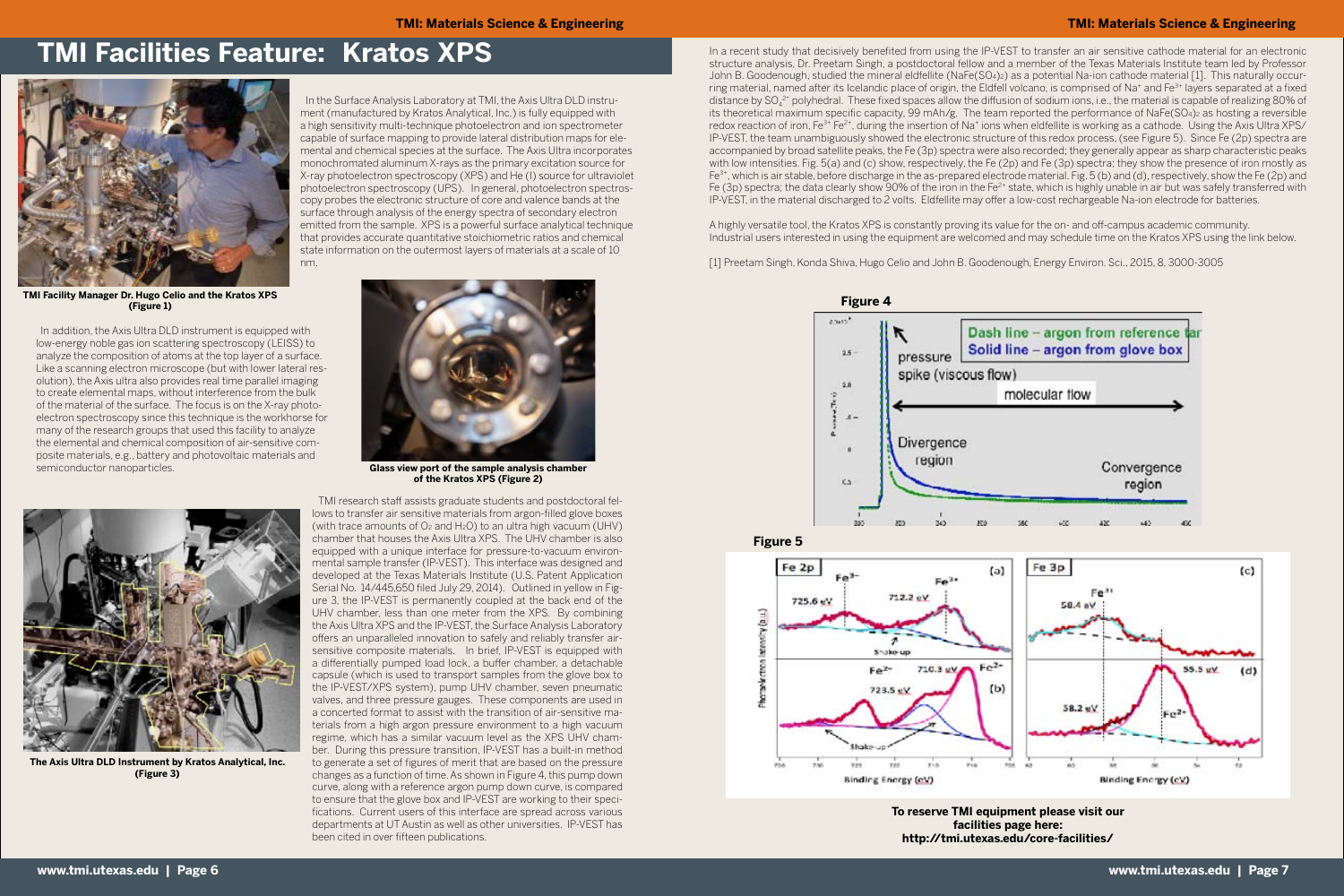### **Dr. Nanshu Lu**

Assistant Professor

Dr. Lu is an assistant professor in the Department of Aerospace Engineering and Engineering Mechanics, the Department of Biomedical Engineering, and the Texas Materials Institute. She is now leading a multidisciplinary research group of ten graduate students and postdocs to explore the mechanics, manufacture, and biointegration of soft and stretchable electronics. While our body is soft, curvilinear and dynamic, wafer based electronics are intrinsically hard, planar, and rigid. Through innovations in mechanics models, structural designs, and manufacturing processes, she can now flex and stretch silicon and metal just like temporary transfer tattoos and further integrate them intimately with the human body for continuous physiological monitoring, on-demand drug delivery, tissue engineering, or as soft surgical tools or implantable devices. Her representative work includes epidermal electronics and their low-cost manufacture and novel applications, enhanced stretchability and bendability of soft electronics, and mechanics at bio-electronics interface.

Dr. Lu has published more than 50 peer-reviewed journal articles, many of which have appeared in highimpact journals such as Science, Science Translational Medicine, Nature Nanotechnology, Nature Photonics, Advance Materials, Nano Letters, and ACS Nano. She has presented more than 40 invited talks at major conferences including the National Academy of Engineering Frontier of Engineering (NAS FoE) symposium, The Academy of Medicine, Engineering and Science of Texas (TAMEST) annual conference, Materials Research Society (MRS) meetings, ASME International Mechanical Engineering Conference & Exposition (IMECE), International Union of Theoretical and Applied Mechanics (IUTAM) Symposium, SPIE conferences, Society of Engineering Science (SES) technical meetings, and peer institutes. Her research has been highlighted by news media such as Nature News, Science Online, NSF Science360 News, MIT Technology Review, CNN News, BBC News, NPR, and Smithsonian. She has been honored with the NSF CAREER award, the Air Force Office of Scientific Research (AFOSR) and Office of Naval Research (ONR) Young Investigator Programs, the MIT's Technology Review 35 under 35 award, the 3M Nontenured Faculty Award, and the Netexplo Grand Prix.

Dr. Lu has been very active in serving the community. She is the founding Associate Editor of the new journal Soft Robotics (IF=6.13 first available in 2016) and the chair of the ASME Applied Mechanics Division "Integrated Structures" Technical committee since 2012. Additionally, she has organized numerous symposia at international conferences.

.

#### **Dr. Eric Taleff** Professor

Charlotte Maer Patton Centennial Fellow in Engineering

Eric M. Taleff is a Professor in the Department of Mechanical Engineering and a member of the Materials Science and Engineering Program. Prof. Taleff is a fellow of ASM International, and has received the Brimacombe medal of the Minerals Metals & Materials Society (TMS) as well as the Champion H. Mathewson Award from AIME/TMS. He was also named a Most Valuable Colleague for the John M. Campbell Award from General Motors. Prof. Taleff served his profession as the Program Director for the Metals and Metallic Nanostructures Program in the Division of Materials Research at the National Science Foundation from 2012 until 2013. He continues to serve his profession as an active volunteer in the TMS professional society.

Prof. Taleff's research and teaching interests are focused on the relationships between processing, microstructure, and the mechanical properties of structural materials. Structural materials are those intended to bear load in applications that can range from bridges and buildings to automobiles and aircraft. His group actively pursues research in a number of metal systems. These include light alloys based on aluminum, magnesium and titanium that are of particular interest for vehicle applications. Other systems currently under investigation are steels, nickel-based superalloys, and refractory metals, including molybdenum, tantalum, and tungsten. His research group probes fundamental questions in the field of metal science while also addressing technological problems of immediate interest to industry. Prof. Taleff believes that the University has a unique role in not only evolving new science, but in using science to build new engineering tools and methods that can be put into practice to benefit humankind. To this end, his group works directly with several partners from the manufacturing industries. An example of basic science discovered in Prof. Taleff's laboratory is the phenomenon of dynamic abnormal grain growth, which his group recently used to grow large single crystals of refractory metals in the solid state. An engineering topic of longstanding interest in his group is the warm and hot forming of light alloys, as in the superplastic and quick-plastic forming processes. Such processes are important to using light alloys for reducing vehicle weight. His group's contributions in this area have been directly used by industry to optimize and improve commercial forming operations. In addition to actively conducting research in these areas, Prof. Taleff teaches several courses on these topics to prepare our students for future professional contributions to the field.



Pauline Han is a Ph.D. student in the Manthiram research group. Her research interest focuses on clean energy materials with an emphasis on lithium batteries and more specifically, lithium-sulfur electrode architectures. Under the lithium-sulfur batteries umbrella, she hopes to improve both the cycle stability and the safety of these higher-energy density batteries and move them towards commercialization.

In addition to laboratory research, Pauline's interests include outreach projects for the community from the preschool all the way up to the university level. These outreach projects focus on facilitating discussions in various renewable energy materials and clean energy technologies. Pauline has previously worked with SciBridge, a Materials Research Society funded project, to develop and ship aluminum-air battery science kits to East African universities for their use in both science lectures and laboratories. Pauline is also actively involved as the president of The Electrochemistry Society Student Chapter (ECS) at UT Austin. The chapter encourages electrochemistry and renewable energy dialogue with other research groups and departments at UT by regularly hosting student seminars. ECS also provides the opportunity to its members to encourage scientific outreach at UT and with the surrounding Texas community. Thus far, the ECS student chapter has developed several multi-level science experiments to annually share with students in grades K-12 at exhibition events such as The Meridian School Science Day, Girl's Day, and Explore UT at UT Austin. Demonstrations range from marshmallow crystal structures to redox reactions, and include an introduction to fuel cell cars.

This summer, Pauline was given the opportunity to mentor a small group of high school students across Austin and it's surrounding areas that were interested in learning more about research career's in nanotechnology. This program was organized by the NASCENT (Nano-manufacturing systems for mobile computing and mobile energy technologies) center at UT Austin. There, she helped high-school students tackle research literature in different areas of nanotechnology and helped them to develop ideas and think critically in order to solve their own nano-related research problems. Pauline also works with the NASCENT center throughout the academic year hosting high-school students at the microelectronics center (MER) at UT for science and technology demonstrations and laboratory clean room tours. She hopes to continue to inspire both the community and young scientists to have an interest in clean energy technology and engineering through outreach projects as she continues her Ph.D.!



### **Jianhe Guo**, Ph.D. Student, Fan Research Group



Jianhe Guo began his Ph.D. studies in the Materials Science & Engineering Program in the Fall of 2012. Under the supervision of Dr. Donglei Fan, his research involves investigating innovative mechanisms towards the design, synthesis, assembly and manipulation of nanoentities for micro/nano electromechanical systems (MEMS/NEMS) devices and their biomedical delivery and sensing applications. MEMS/NEMS devices are emerging as the next-generation technology that can significantly impact people's lives because of the great potentials of making technical breakthroughs in various areas including nanorobotics and biomedical applications. In particular, Jianhe is interested in rotary nanomotors, a core component of MEMS/NEMS that can convert diverse input sources into mechanical rotary motions for biomedical delivery, mechanical stimulation of live cells, and integration of microfluidic platforms and other nano robotic devices.

Although various approaches have been explored to build different types of rotary nanomotors, the applications of these rotary nanomotors are still greatly hindered by several difficulties: arduous and complex fabrication processes, high costs, low yield, and short lifetime. To address the aforementioned challenges, Jianhe and his co-workers develop an innovative type of nanomotors assembled from nanoscale building blocks. All characteristic dimensions of the nanomotors are less than 1 μm, at least 10 times smaller than that of the state-of-the-art micromotors fabricated through the top-down approach. This work was named as the #3 discovery "that will shape the world" by BBC Focus magazine in its 2014 list.

A facile large-scale bottom-up synthesis method for building blocks of the nanomotors was invented to allow mass production. By studying the tribology issues and rotation dynamics in this system, Jianhe keeps breaking the lifetime record of the rotary nanomotors of similar dimensions, which has reached to 80 hours and over 1.1 million rotation cycles in total. The capacity of mass production and the ultra-durable high performance greatly promote these nanomotors toward practical applications. And now, with the support of the HHMI International Student Research Fellowship, Jianhe is working on developing an advanced platform based on the nanomotor that will open an array of unprecedented opportunities in biomedical research and applications. Specifically, he hopes to realize the delivery, tuning and real-time detection of biomolecule release to designated live cells by the nanomotors in order to study various biological problems. He wishes to continue his research work in the interdisciplinary area of nanotechnology, health science, and biomedical engineering in the future.



# **TMI Faculty Spotlight TMI Student Spotlight**

### **Pauline Han**, Ph.D. Student, Manthiram Research Group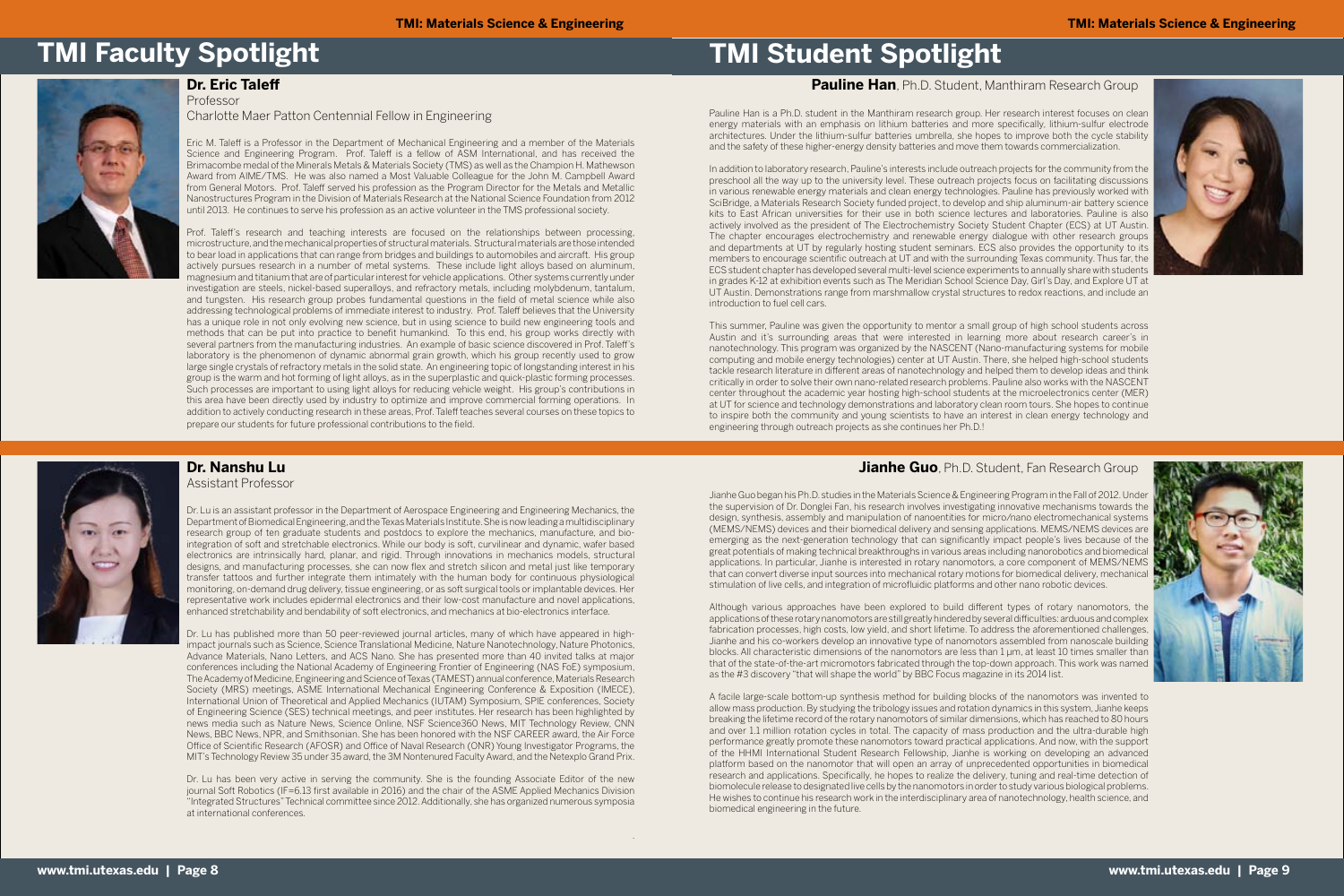**www.tmi.utexas.edu | Page 10 www.tmi.utexas.edu | Page 11**

Akinwande, Deji 2016 Presidential Early Career Award for Scientists and Engineers (PECASE)

Alu, Andrea

Simons Foundation Investigator in Physics

 Edith and Peter O'Donnell Award in Engineering, The Texas Academy of Medicine, Engineering, & Science Inaugural ACS Photonics Young Investigator Award Lectureship, American Chemical Society

Crooks, Richard Faraday Medal of the Royal Society of Chemistry

Cullinan, Michael 2016 Outstanding Young Manufacturing Engineer Award, Society of Manufacturing Engineers

Freeman, Benny Fulbright Distinguished Chair

Goodenough, John The Samson Prize for Innovation in Alternative Fuels for Transportation Electrochemical Society Fellow Thomson Reuters Citation Laureate

Kovar, Desiderio Mechanical Engineering Department Award for Teaching Excellence Lockheed Martin Aeronautics Company Award for Excellence in Engineering Teaching

Lai, Keji 2016 Presidential Early Career Award for Scientists and Engineers (PECASE)

Liechti, Kenneth 3M Award for Excellence in Adhesion Science

Manthiram, Arumugam Royal Society of Chemistry Fellow Materials Research Society Fellow Billy & Claude R. Hocott Distinghuised Centennial Engineering Research Award

Miliron, Delia Sloan Research Fellowship, Chemistry

Milner, Thomas National Academy of Inventors

Peppas, Nicholas International Research Award, Biomaterials Society

Ravi-Chandar, Krishnaswa Drucker Medal from the American Society of Mechanical Engineers

Rose, Michael 2016 Cottrell Scholar Award Teaching Excellence Award, College of Natural Sciences

Shi, Li Multidisciplinary University Research Initiative (MURI) Grant

Truskett, Thomas American Physical Society Fellow

Yu, Guihua Sloan Research Fellowship, Chemistry Royal Society of Chemistry Emerging Investigator Lectureship Award



# **Faculty Awards Student Awards**

Bharath Bangalore-Rajeeva (Zheng Research Group) Professional Development Award, The Graduate School

Tushar Chitrakar (Kovar Research Group) Harris L. Marcus Graduate Fellowship in MS&E

Jianhe Guo (Fan Research Group) Howard Hughes Medical Institute (HHMI) International Research Fellowship Professional Development Award, The Graduate School

Michael Klein (Manthiram Research Group) Professional Development Award, The Graduate School

Lele Peng (Yu Research Group) Professional Development Award, The Graduate School

Xiaolei Peng (Zheng Research Group) 2016 ASME Nanoengineering for Medicine and Biology Conference Poster Winner

Somaye Rasouli (Ferreira Research Group) Best Poster Presentation, Frontiers of Electron Microscopy in Materials Science (FEMMS) Professional Development Award, The Graduate School

Ryann Rupp (Taleff Research Group) Professional Development Award, The Graduate School Scholarship, EBSD 2016 Topical Conference, Microanalysis Society

Daniel Sanchez (Lu Research Group) GEM PhD Fellowship

Ye Shi (Yu Research Group) Office of Graduate Studies Continuing Fellowship Professional Development Award, The Graduate School Nano Portfolio Program Travel Award

Laura Spinella (Ho Research Group) Best Student Paper, IEEE International Interconnect Technology Conference (IITC) Professional Development Award, The Graduate School Graduate Engineering Council Travel Grant

Haley Stowe (Hwang Research Group) Professional Development Award, The Graduate School

Sean Sullivan (Shi Research Group) Professional Development Award, The Graduate School

Xioahan Wang (Willson Research Group) Professional Development Award, The Graduate School